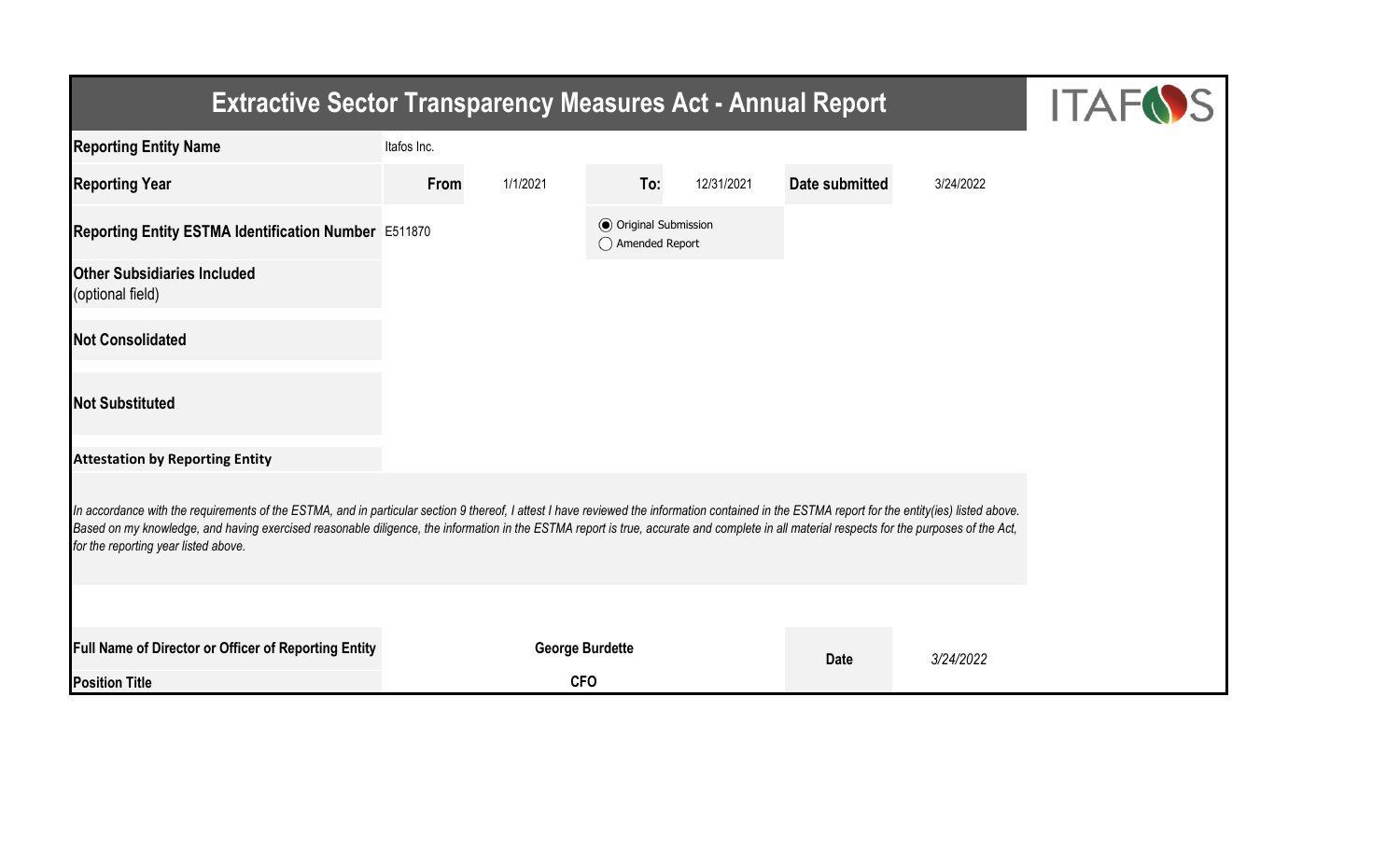| <b>Extractive Sector Transparency Measures Act - Annual Report</b>                                                                                                               |                                                                                                                                                                                                                                                                                                                                                                                                                                                                        |                                                                                                                                |                               |                  |         |                                |                |                  |                                               |                                      |                     |  |
|----------------------------------------------------------------------------------------------------------------------------------------------------------------------------------|------------------------------------------------------------------------------------------------------------------------------------------------------------------------------------------------------------------------------------------------------------------------------------------------------------------------------------------------------------------------------------------------------------------------------------------------------------------------|--------------------------------------------------------------------------------------------------------------------------------|-------------------------------|------------------|---------|--------------------------------|----------------|------------------|-----------------------------------------------|--------------------------------------|---------------------|--|
| <b>Reporting Year</b><br><b>Reporting Entity Name</b><br><b>Reporting Entity ESTMA</b><br><b>Identification Number</b><br><b>Subsidiary Reporting Entities (if</b><br>necessary) | From:                                                                                                                                                                                                                                                                                                                                                                                                                                                                  | 1/1/2021                                                                                                                       | To:<br>Itafos Inc.<br>E511870 | 12/31/2021       |         | <b>Currency of the Report</b>  | <b>USD</b>     |                  |                                               |                                      |                     |  |
| <b>Payments by Payee</b>                                                                                                                                                         |                                                                                                                                                                                                                                                                                                                                                                                                                                                                        |                                                                                                                                |                               |                  |         |                                |                |                  |                                               |                                      |                     |  |
| Country                                                                                                                                                                          | Payee Name <sup>1</sup>                                                                                                                                                                                                                                                                                                                                                                                                                                                | Departments, Agency, etc<br>within Payee that Received<br>Payments <sup>2</sup>                                                | <b>Taxes</b>                  | <b>Royalties</b> | Fees    | <b>Production Entitlements</b> | <b>Bonuses</b> | <b>Dividends</b> | Infrastructure<br><b>Improvement Payments</b> | <b>Total Amount paid to</b><br>Payee | Notes <sup>34</sup> |  |
| <b>United States of America</b>                                                                                                                                                  | Government of the United<br><b>States of America</b>                                                                                                                                                                                                                                                                                                                                                                                                                   | U.S. Department of the Interior,<br>Office of Natural Resources<br>Revenue                                                     |                               | 3,669,973        |         |                                |                |                  |                                               | 3,669,973                            |                     |  |
| United States of America                                                                                                                                                         | Government of the United<br><b>States of America</b>                                                                                                                                                                                                                                                                                                                                                                                                                   | U.S. Department of the Treasury,<br>Internal Revenue Service                                                                   | 8,724,577                     |                  |         |                                |                |                  |                                               | 8,724,577                            |                     |  |
| <b>United States of America</b>                                                                                                                                                  | State of Idaho                                                                                                                                                                                                                                                                                                                                                                                                                                                         | Caribou County Tax Collector                                                                                                   | 736,268                       |                  |         |                                |                |                  |                                               | 736,268                              |                     |  |
| United States of America                                                                                                                                                         | State of Idaho                                                                                                                                                                                                                                                                                                                                                                                                                                                         | Idaho State Tax Commission                                                                                                     | 3,065,775                     |                  |         |                                |                |                  |                                               | 3,065,775                            |                     |  |
| United States of America                                                                                                                                                         | State of Idaho                                                                                                                                                                                                                                                                                                                                                                                                                                                         | Idaho Department of<br><b>Environmental Quality</b>                                                                            |                               |                  | 105,843 |                                |                |                  |                                               | 105,843                              |                     |  |
| Brazil                                                                                                                                                                           | Government of Brazil                                                                                                                                                                                                                                                                                                                                                                                                                                                   | Ministry of Mines and Energy,<br><b>National Mining Agency</b>                                                                 | 145,152                       |                  |         |                                |                |                  |                                               | 145,152                              |                     |  |
| Guinea-Bissau                                                                                                                                                                    | Government of Guinea-Bissau                                                                                                                                                                                                                                                                                                                                                                                                                                            | Ministry of Energy, Industry and<br>Natural Resources, Department<br>of Geology and Mines<br><b>Administration and Finance</b> |                               |                  | 433,546 |                                |                |                  |                                               | 433,546                              |                     |  |
| <b>Additional Notes:</b>                                                                                                                                                         | Note regarding currency translation:<br>This report is presented in US Dollars (USD), which is the currency used for the Reporting Entity's consolidated financial statements. Payments made in currencies other than the report currency were converted using the fol<br>- Payment in Euros (EUR) converted at EUR 0.8077:USD 1 rate as at May 26, 2021 (payment date)<br>- Payments in Brazil Reals (BRL) converted at BRL 5.5805:USD 1 rate as at December 31, 2021 |                                                                                                                                |                               |                  |         |                                |                |                  |                                               |                                      |                     |  |